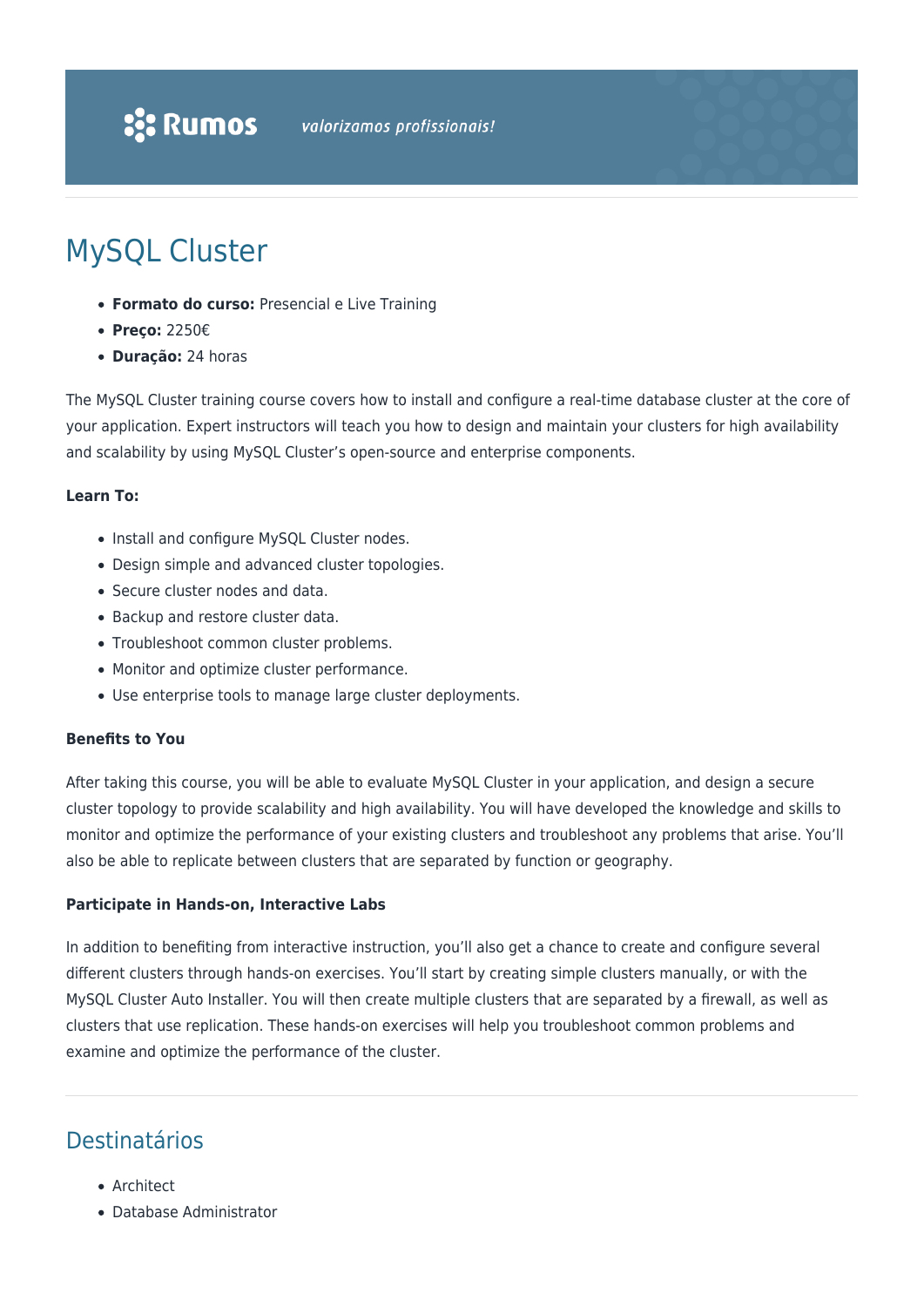- Developer
- Implementer
- Systems Administrator

# Pré-requisitos

#### **Suggested Prerequisite**

- [MySQL Fundamentals](https://rumos.pt/curso/mysql-fundamentals/)
- [MySQL for Database Administrators](https://rumos.pt/curso/mysql-for-database-administrators/)
- Oracle Linux 5 & 6 System Administration
- Linux administration skills
- MySQL server configuration and usage
- Familiarity with VirtualBox

#### **Required Prerequisite**

- Must have a working knowledge of database concepts
- Must have a working knowledge of UNIX/Linux command-prompt usage
- Must have a basic knowledge of computer networking

# Objectivos

- Identify and correct common cluster problems
- Describe common cluster use cases
- Configure replication between MySQL Clusters
- Describe MySQL Cluster operation in virtualized and Cloud environments
- Explain the concepts associated with MySQL Cluster
- Describe the MySQL Cluster architecture
- List features of the NDB Storage engine
- Describe MySQL Cluster design considerations
- Install MySQL Cluster
- Configure a basic MySQL Cluster
- Perform backup and recovery operations
- Secure a MySQL Cluster
- Maintain a MySQL Cluster by using the Management console and MySQL Cluster Manager
- Monitor and improve performance on a MySQL Cluster

# Programa

#### **Introduction to MySQL Cluster**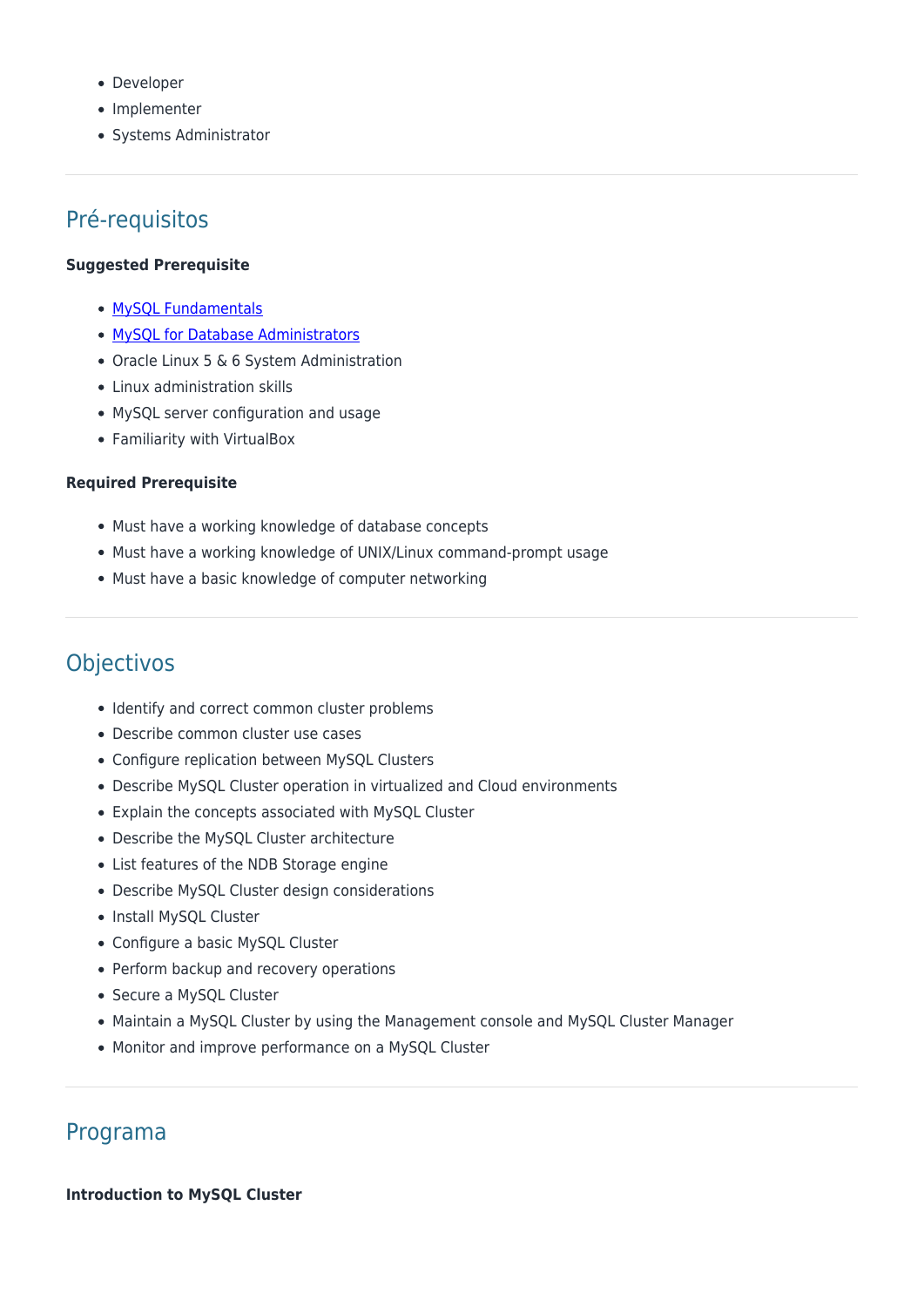- MySQL Overview, Products, Services
- Websites and Other Documentation
- Key Benefits and Use Cases
- Node types

#### **Installing MySQL Cluster**

- Hardware, Software, and Network Requirements
- Choosing and Installing Cluster Distributions
- Installing and Configuring Cluster Nodes
- MySQL Cluster Auto-Installer
- Starting a Cluster with a Basic Configuration
- Upgrading a Cluster

#### **MySQL Cluster Architecture**

- The NDB storage engine
- Clustered tables
- SQL and NoSQL API nodes
- Data Nodes and Node Groups
- Partitions and Replicas
- Checkpoints and the Redo Log
- Redundancy and Resilience

## **Configuring MySQL Cluster**

- MySQL Cluster Configuration Files
- Basic Configuration Options: Nodeld and HostName
- Management Node Configuration
- Data Node Configuration
- Configuring Multi-Threaded Data Nodes
- Cluster Program Startup Options
- Viewing Cluster Configuration Information

#### **Designing a MySQL Cluster**

- Design Guidelines
- Sizing Memory Usage
- In-Memory and Disk Data Storage
- Configuring Disk Data Storage
- Designing Clusters for Scale and High Availability
- Cluster Configuration Examples

#### **Maintaining a MySQL Cluster**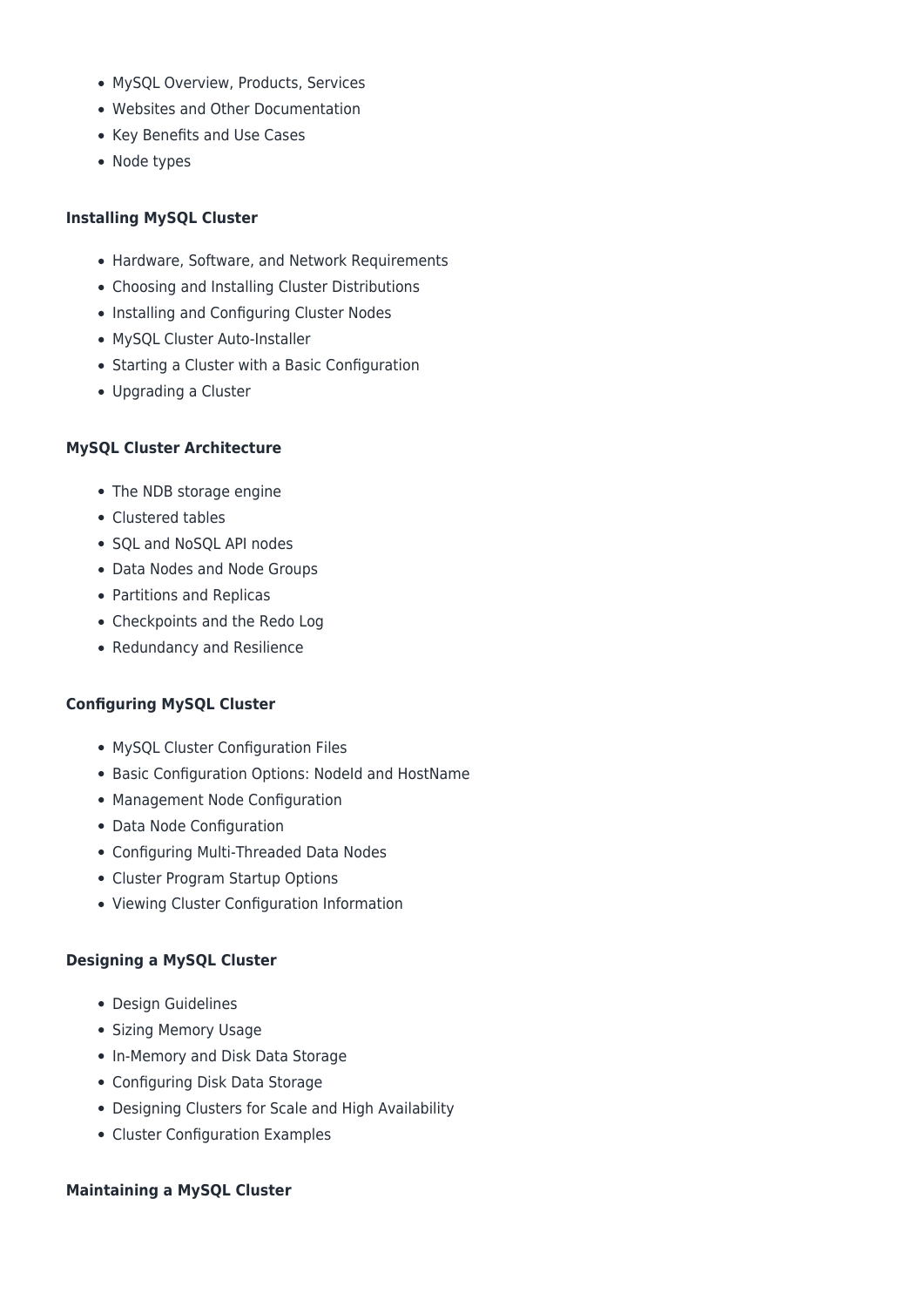- Modifying Table Structure
- Accessing the Cluster with Command-Line Tools
- Single-User Mode
- Backing Up a Cluster
- Restoring a Cluster from Backup

# **Securing MySQL Cluster**

- Securing MySQL Cluster
- Configuring Connection Security
- Configuring Firewall Rules
- Data Security
- MySQL Server Node Security

# **MySQL Cluster Manager**

- Installing MySQL Cluster Manager Agent and Clients
- Sites, Clusters, Hosts, Processes, Packages, and Configuration Attributes
- Creating Managed Clusters
- Importing a Configuration from an Unmanaged Cluster
- Viewing Information About Your Sites and Clusters
- Maintaining Your Sites and Clusters

## **Replicating Between MySQL Clusters**

- Replication in MySQL Cluster
- Transaction Ordering and Epochs
- Configuring Replication
- Starting, Stopping, and Resetting Replication
- Backups Using Replication Tables
- Replication Resilience
- Replication Information Repositories
- Multi-Master Replication and Conflict Resolution

## **Monitoring MySQL Cluster**

- Introduction to Monitoring
- Monitoring with the ndb mgm Client
- Using the Cluster Log
- ndbinfo Database
- Status Variables
- MySQL Enterprise Monitor

## **Troubleshooting MySQL Cluster Problems**